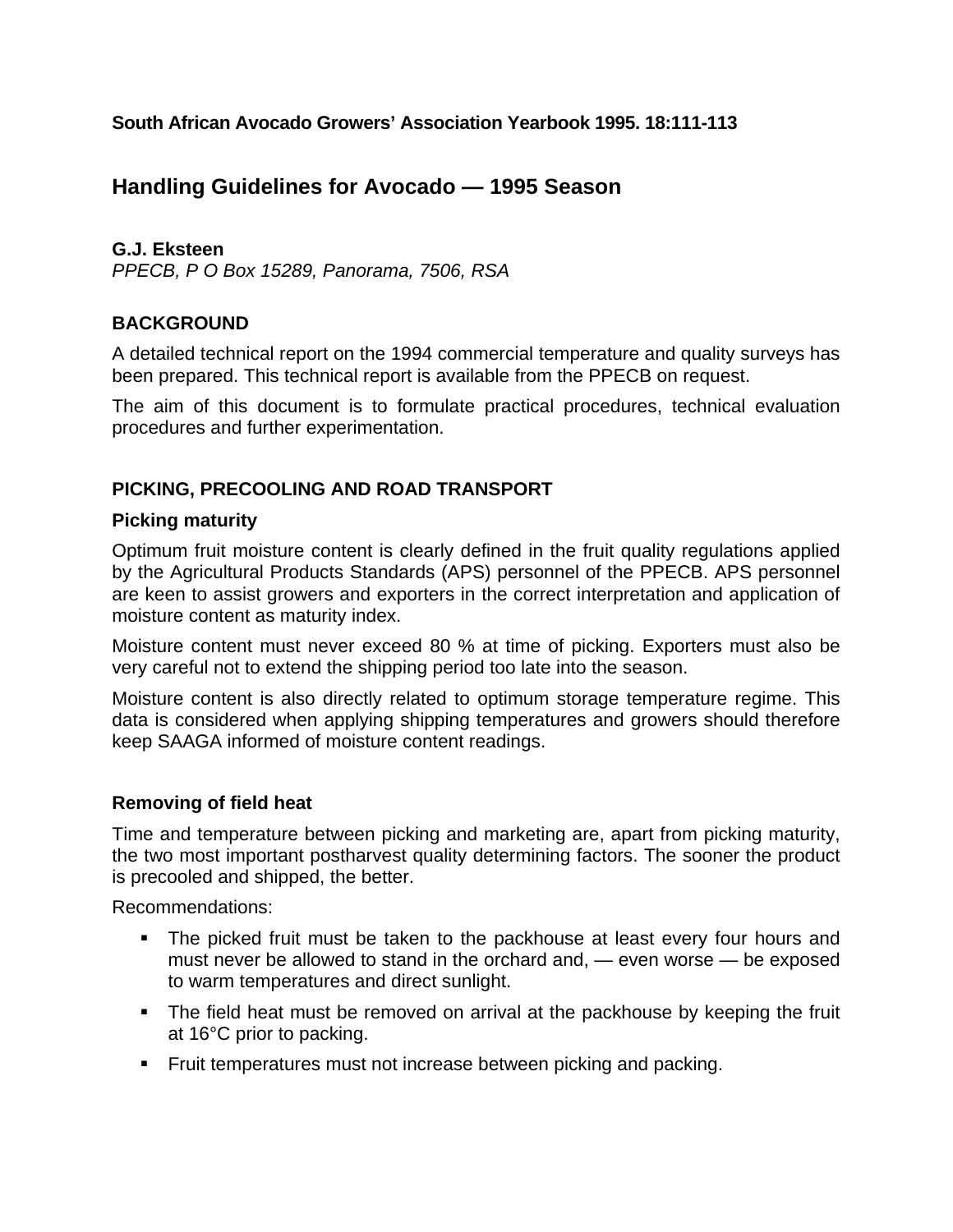# **Packing**

Avocados must be treated and packed as soon as possible after picking but in any event on the same day of picking. Fruit should never be accumulated on the floor at ambient temperatures.

Requirements:

- Cold stores must be PPECB registered.
- The correct date codes must be stamped in such a way that it can be easily read. The best position is in the left upper corner on the front of the carton.

### **PRECOOLING AND ROAD TRANSPORT**

### **Precooling**

The packhouse cold store is the only link in the whole cold chain that can precool the fruit. The cold store operator must load and manage the store correctly to obtain effective precooling without inducing chilling injury but still to cool as close as possible to the specified temperature.

Requirements:

- The PPECB (APS) inspector will record the pulp temperatures at time of inspection on the inspection form.
- Avocados must be precooled prior to loading into the refrigerated truck, to such a temperature that, on arrival in the port, it will not be warmer than specified in the section "During transfer" below.

### **Refrigerated road transport**

The most important aspect regarding refrigerated motor transport (RMT) is that the unit is not designed or built to cool the product. Heat leakage into the unit may even result in the fruit temperatures increasing during transit.

Requirements:

- **The RMT must have a valid PPECB certificate.**
- **The temperature control must be on delivery air.**
- The RMT must be precooled for at least three (3) hours to the required transport temperature prior to loading.
- The exporter/packer must ensure that the temperature setting is correct and that air is actually delivered at the selected setpoint.
- The exporter/packer must record the actual pulp temperatures (of each and every pallet) and the driver must countersign the document.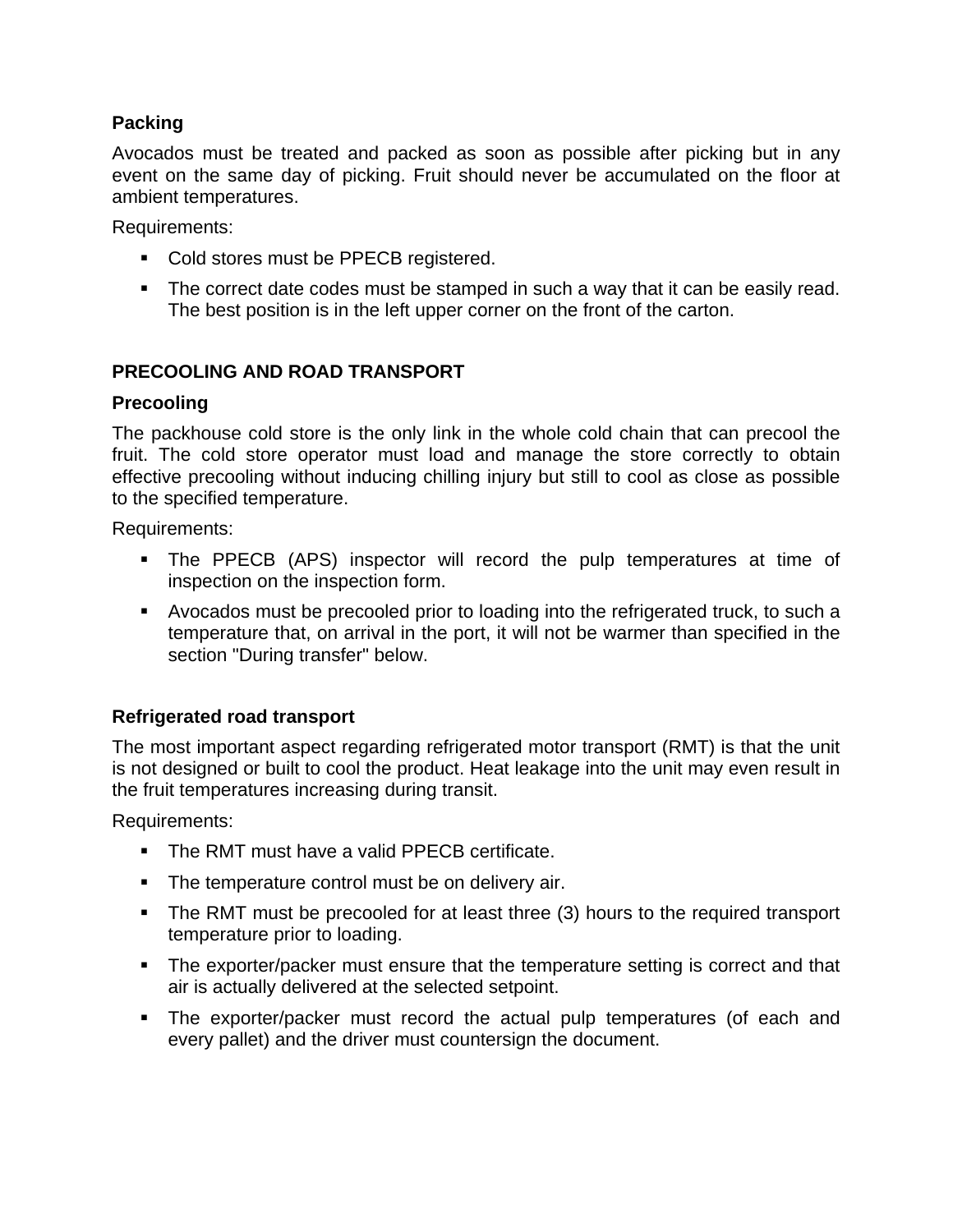# **Offloading in port**

Well planned logistics are essential to ensure quick transfer and minimum temperature increases.

Requirements:

- Loading depot and PPECB Operations Manager in the port must be notified of delays in arrival of RMT's.
- RMT's must arrive at the loading depot before the cut-off time.
- Split loads and local market fruit in the same RMT cause delays and temperature increases. This must be avoided.
- Off loading must take place in such a way that a minimum temperature increase takes place.

# *The PPECB will:*

- Check the RMT and the following temperatures prior to opening of the doors:
- -Temperature set point
- -Temperature registered on recorder chart
- -DAT Delivery air temperature
- -RAT Return air temperature
- -Validity of the PPECB certificate.
- **Take the following pulp temperatures during off loading:**
- -In pallet at the front (door end)
- -In centre pallet
- -In pallet at the back

 -Inside a randomly selected pallet All the above temperatures and respective pallet numbers will be recorded.

 $\blacksquare$  Reject the avocados for export if:

 -The RMT is not registered with the PPECB (does not comply to minimum standards to maintain the cold chain) and the fruit is warmer than the specified initial shipping temperature (Durban and Port Elizabeth) or the Cape Town holding store intake temperature. A maximum deviation of  $+5^{\circ}$ C will be applied by PPECB Port Operations personnel.

 -The pulp temperatures can either be warmer than specified in the section "During transfer" below, or colder than 1,0°C below the specified clip-on-unit or holding store intake temperature.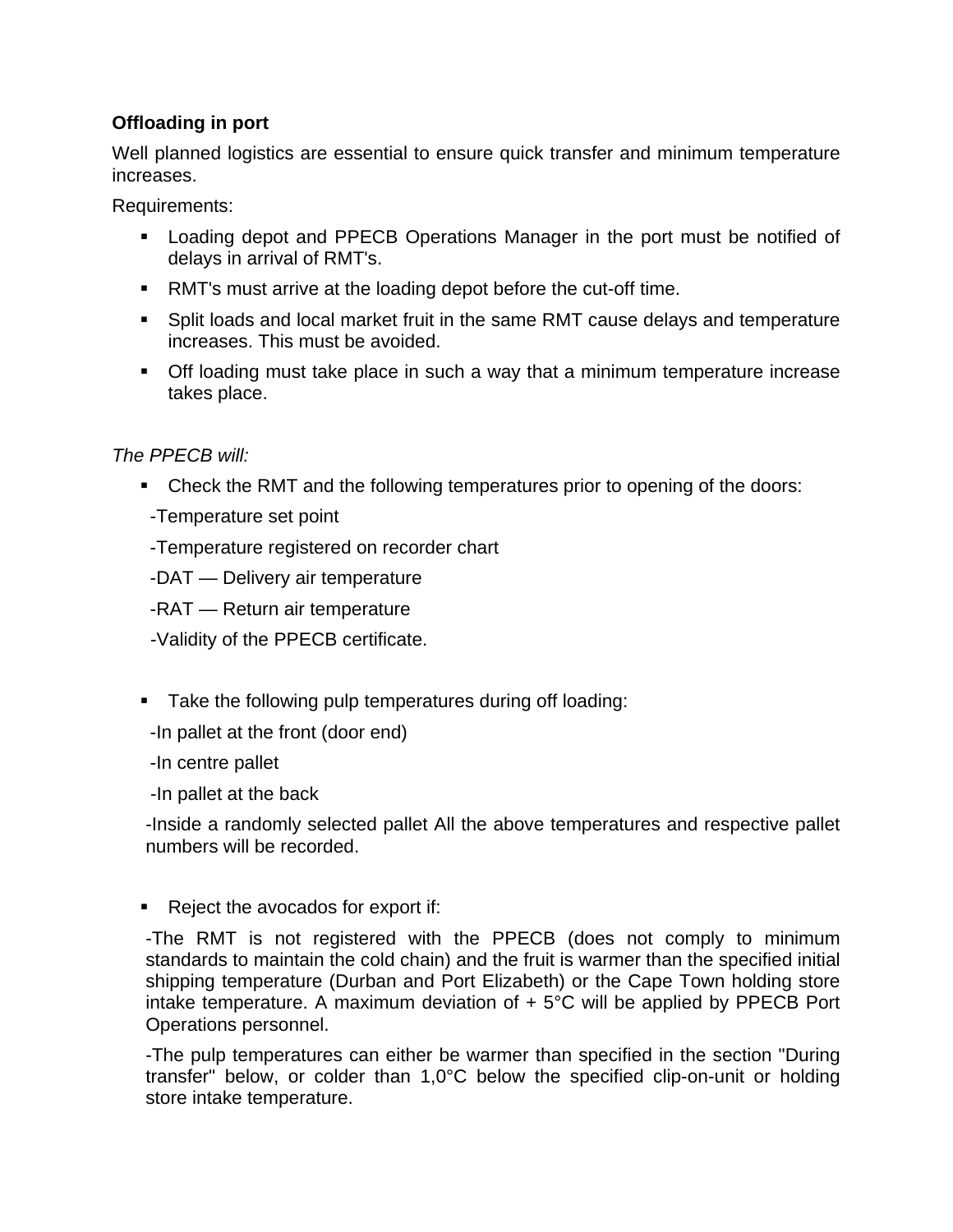-The fruit will be older than 12 days at ETD of the vessel if the ETD was not changed after commencement of packing for the specific vessel. This period will be extended by the number of days the vessel is delayed should this happen.

### **During transfer**

Quick direct transfer from the RMT or cold store into the container to minimise temperature increase is essential. The product must be protected against the elements and must not be subjected to extreme temperature and humidity conditions.

Requirements:

 Pulp temperatures at loading of a port hole container in Cape Town or a conventional ship in any port must not exceed the following per fruit age group to ensure optimum quality on arrival at the market. Fruit age is calculated as the number of days between the date code stamped on the carton and the holding store intake cut off date. (A part of a day rounded of downwards, for example 3 days 14 hours becomes 3 days).

-Avocados 3 days and less old (deadline\*) =  $4^{\circ}$ C above holding store intake temperature.

-Avocados 4 to 6 days old =  $3^{\circ}$ C above holding store intake temperature

-Avocados 7 days and older  $= 1^{\circ}$ C above holding store intake temperature

- The 1994 commercially monitored temperature and fruit quality results suggest that avocados 7 days and older can be containerised at 2°C above the optimum specified temperature. It must however, be pointed out that warmer loading called for intensive temperature management to counteract the possible ripening effects of old avocados loaded warmer than 1°C above specification.
- Pulp temperatures of Eastern Cape and KwaZulu/Natal produced avocados packed on the last day for the specific vessel may be 3°C warmer than the specified clip-on-unit temperature at loading of the container or conventional ship. All avocados produced in the Transvaal and all other avocados to be shipped ex Durban as well as Eastern Cape fruit to be shipped ex Port Elizabeth must not be warmer than 2°C above the specified clip-on-unit temperature. PPECB Operations personnel in Port Elizabeth and Cape Town will obtain a temperature record of avocados already loaded in the previous port(s). This will be evaluated and the necessary changes implemented.
- In the event of the vessel being delayed fruit age will be "rolled forward". This means that fruit that were packed as deadline will become "medium" (5-7 days) and "medium" fruit will become "old" (more than 8 days) fruit. This procedure will be followed because more time will be available to precool the fruit.

 -Integral refrigerated containers cannot cool warm products. Avocados to be shipped in such containers must be at the specified shipping temperature at time of loading. A maximum pulp temperature deviation of  $+0.5^{\circ}$ C will be allowed.

-Warm fruit, i.e. fruit exceeding the temperature/age group, will have to be recooled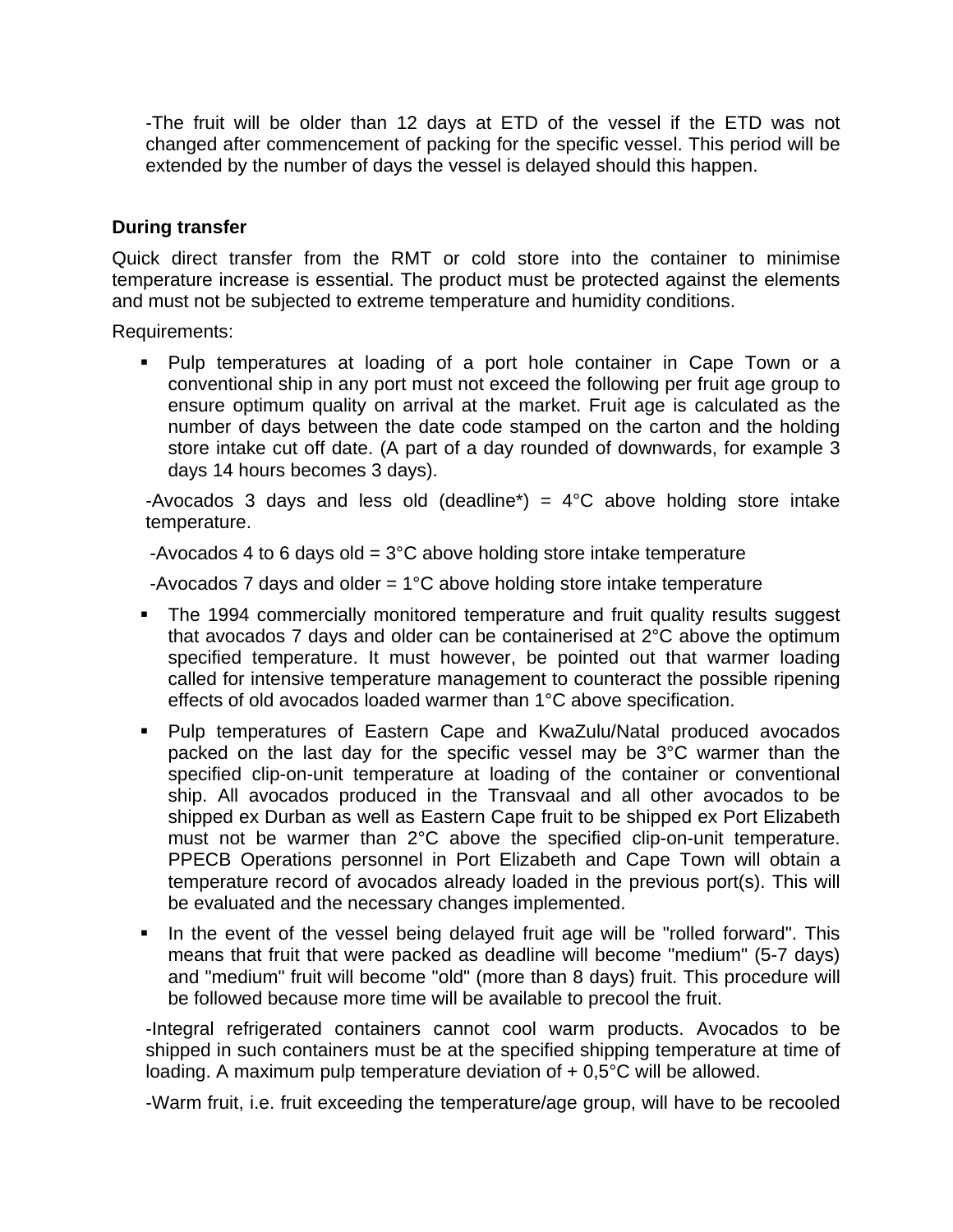to the specific temperature prior to loading into containers. The fruit will be rejected if there is not sufficient time to recool to the above mentioned temperature per age group.

-Mixed date codes on the same pallet must be limited to the absolute minimum. Oldest fruit and warmest temperature on the pallet will be considered in the temperature management programme.

 -Pallet sorting for specific containers must be avoided. This procedure can only result in temperature increases and quality variation.

*\*Deadline fruit are avocados (based on date code) packed on the last packing day for a specific vessel (i.e. fruit packed not more than 72 hours before the ETA of the vessel).* 

# **HOLDING OF CONTAINER AND TTT**

Product temperature must be maintained after the container is loaded. This is very critical because any heat build-up cannot be removed by the in-transit or shipping equipment.

Requirements:

 The total Time Temperature Tolerance (TTT) that a container with avocados may be without cooling is three (3) hours.

 -A maximum of 2 hours will be allowed between removing the container from the holding store or uncoupling of the COU to reconnecting to the vessel's cooling system.

-The holding store (Cape Town) and COU's (Durban and Port Elizabeth) must be set at the specified DAT. Portnet must record the DAT at least every 4 hours and PPECB must verify the function and correct temperature control at least once every 24 hours.

### **SHIPPING, VOYAGE AND DISCHARGE**

### **During loading and during the voyage**

A very strict temperature management programme must be followed by the Chief Engineer to minimise quality loss. It must however be remembered that:

- The DAT can only be controlled within the specified minimum and maximum temperatures.
- **Pulp temperatures are not known during the voyage.**
- The refrigeration staff must also take care of up to 800 other refrigerated containers on the vessel and cannot supervise the avocado temperatures 24 hours a day for 16 days.